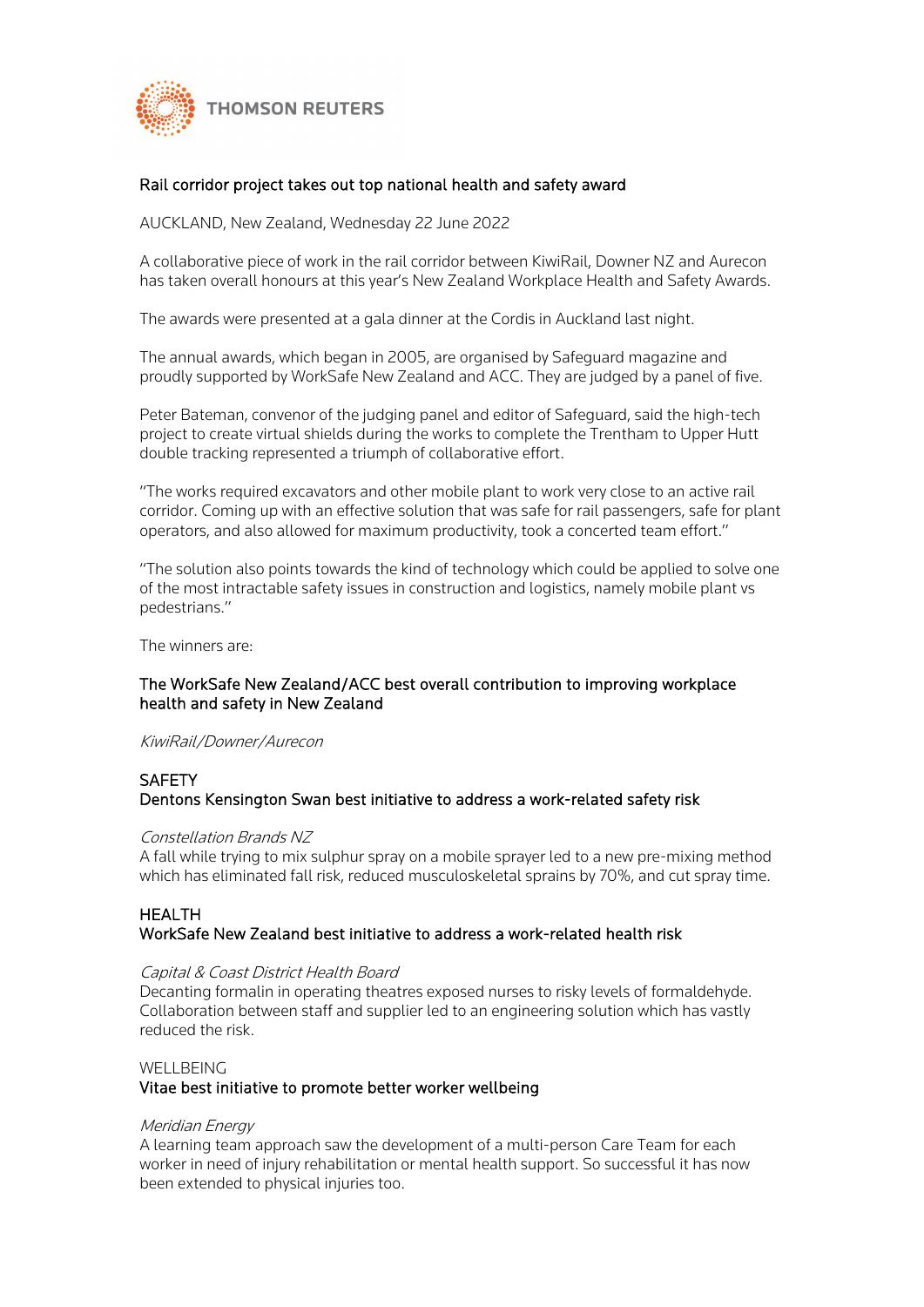# ENGAGEMENT NZ Safety Blackwoods best initiative to encourage worker engagement in health & safety

#### **Northpower**

A series of high-potential events saw top-down safety replaced with 'workers as experts', who created critical safety controls and software to monitor capacity. Workers in the field are so engaged the process is to be extended to other critical risks.

## INNOVATION Anthony Harper best use of innovative New Zealand design/technology to eliminate or manage a risk

#### KiwiRail/Downer/Aurecon

3D and GPS technology was used in a significant collaboration to create virtual shields to shut down excavators getting too close to a live rail corridor. Project proceeded efficiently and without incident.

# SAFETY-II

# Fonterra best initiative based on Safety-II principles

#### Energyworks

Abandoned Zero Harm and behavioural safety to embrace HOP principles, including learning teams and no-blame culture, lifting staff engagement, improving solutions, and reducing injury rates.

# COLLABORATION IMPAC best collaboration between PCBUs

#### University of Auckland

With multiple collaborators developed the HOTSPOTS twice yearly survey so medical students on placement can report bullying and harassment, as well as areas of excellence. Take-up is high, trends are spotted, corrective actions are taken.

# **GOVERNANCE** Simpson Grierson best governance level engagement in health & safety

## Mycoplasma bovis Governance Group

Nine critical risks were identified in this high-risk, dynamic and complex work environment. Bespoke reporting to the Governance Group has seen information sharing and innovation spread across three parties and into areas beyond M bovis.

# LEADERSHIP ACC best leadership of an industry sector or region

#### Air New Zealand

On the front line of the pandemic, the airline's Covid response plan protected staff, passenger and contractors and influenced the response in the private sector and at government level.

# **PRACTITIONER** NZISM health and safety practitioner of the year

## Dr Ben Johnston, Air New Zealand

Influential in placing health & safety risk at the heart of the airline's Covid response plan and the hundreds of decisions made to protect staff, passengers and contractors.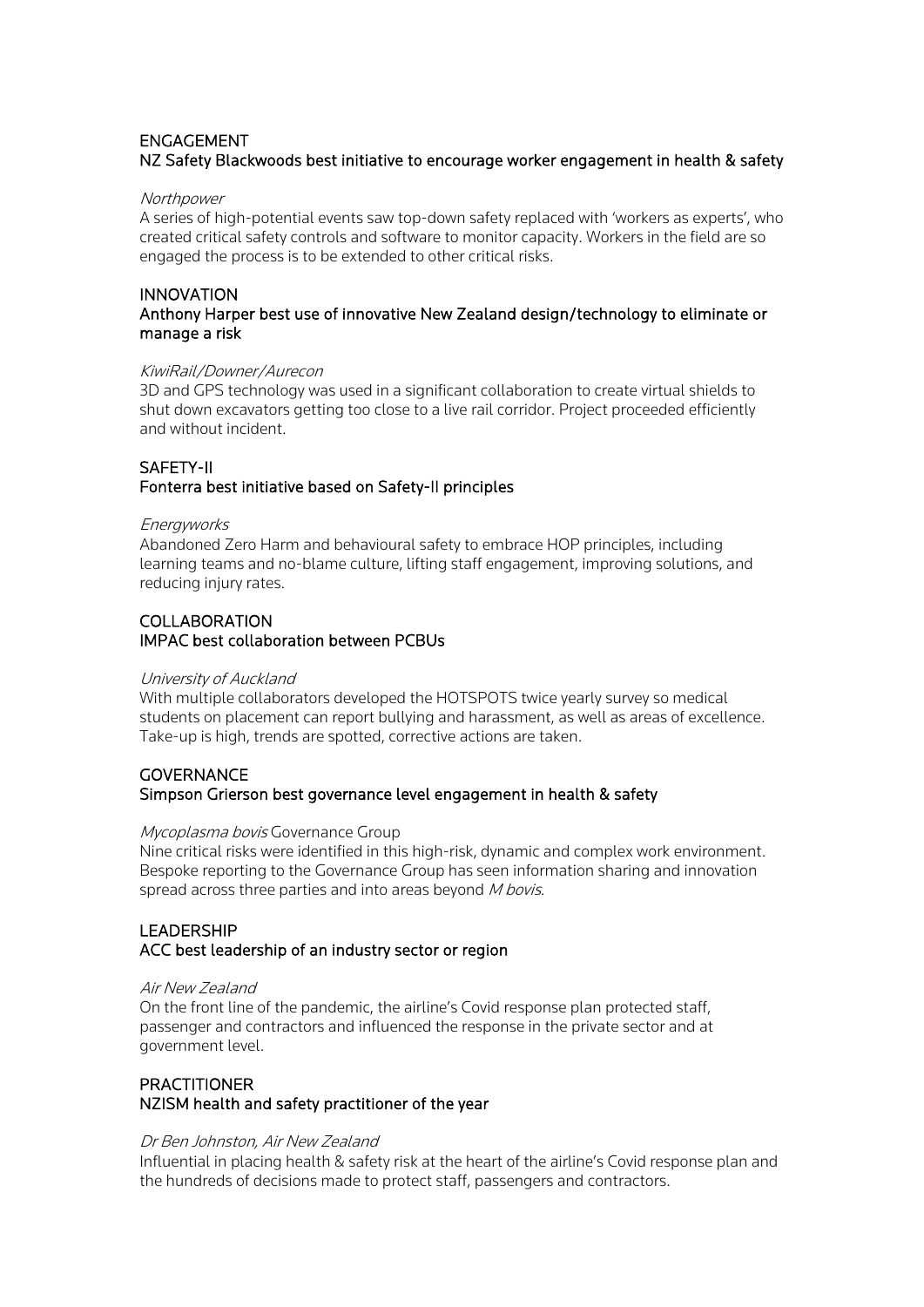# EMERGING PRACTITIONER edenfx emerging practitioner of the year

#### Jessie Bourke, Logic Forest Solutions

Has improved health & safety standards in her own company and in many others in the Gisborne region and her influence now extends to the Eastland Wood Council.

# H&S REPRESENTATIVE Vero Liability health & safety representative of the year

#### Bevan Thompson, Silver Fern Farms

Influential not only within his own plant but in the company nationwide, and also within his local community as a charitable fundraiser for improved mental health.

## MENTAL HEALTH CHAMPION Site Safe champion of mentally healthy work

#### Neroli McDougall, Firstgas Group

Her 'Got Your Back' programme has changed the company culture and now helps to influence staff retention, recruitment and reputation.

## LEADER Business Leaders' Health & Safety Forum leader of the year

Jeremy Lightfoot, Ara Poutama Aotearoa/Department of Corrections Sponsored the Critical Control Protocols programme and backed it with significant funding and has taken on the role of mental health champion.

# LIFETIME ACHIEVEMENT Countdown lifetime achievement award

#### Associate Professor Ian Laird

Recognised for his work in teaching and influencing a generation of health & safety practitioners.

### JUDGES' COMMENDATIONS ecoPortal judges' commendation awards went to:

#### Roseburn Orchard

Boosted safety engagement among RSE staff with a series of small changes which have been so effective this small business is now influencing others in the larger group.

#### Kristy Christensen

Her experience in the mining sector led her to champion improved facilities for women working in heavy industry, a legacy that continues after her untimely death earlier this year.

#### TYKE Recycling

Initiated regular voluntary, confidential 15-minute catch-up sessions with the H&S person, prompting a culture change, lifting staff engagement because they feel they have a voice.

#### FENZ, NZ Police, St John

Conceived, commissioned and distributed a picture book, The Wolf Was Not Sleeping, to help reassure children of first responders anxious about their safety.

**ENDS**